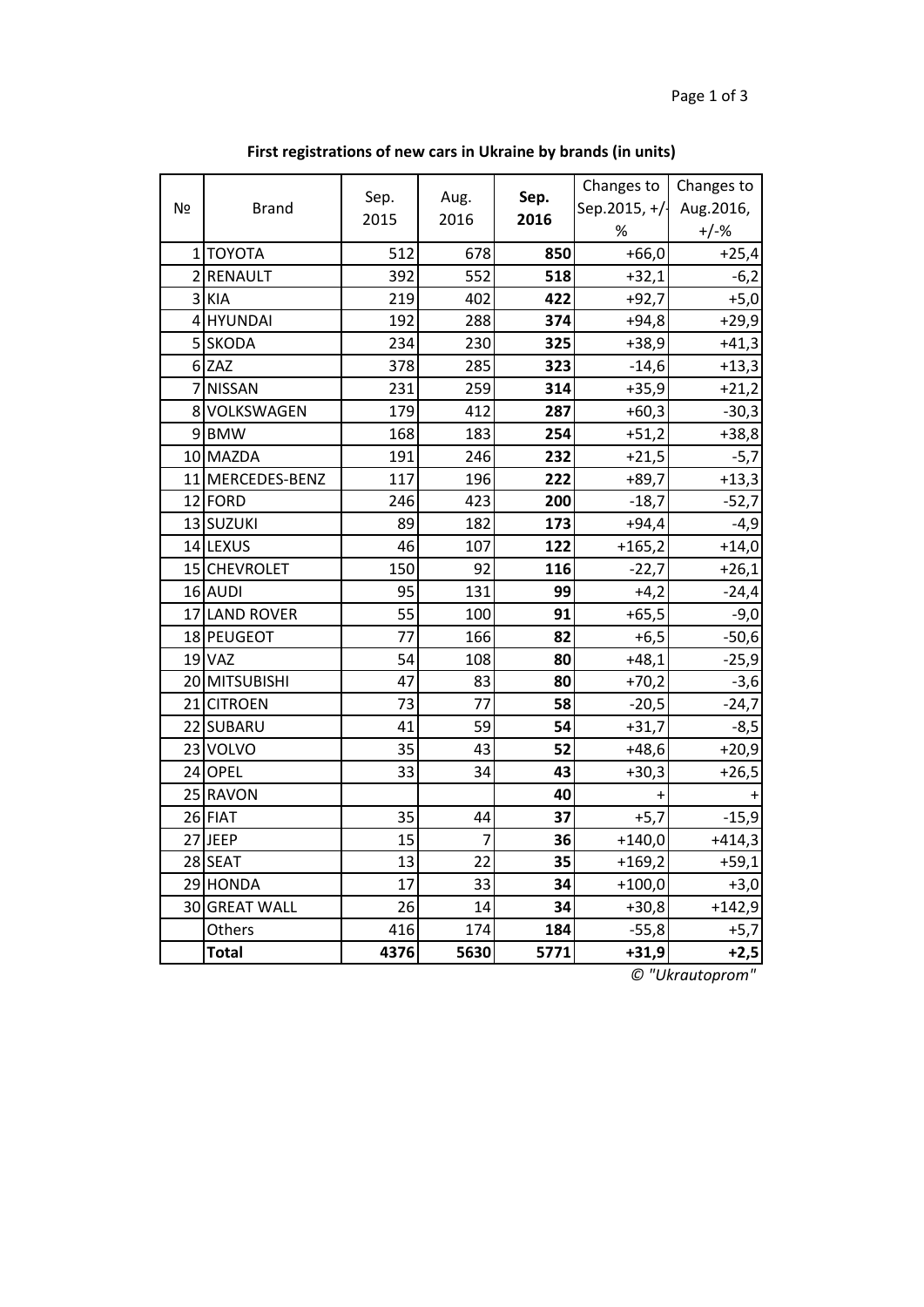| N <u>∘</u>     | <b>Brand</b>   | Sep.<br>2015   | Aug.<br>2016   | Sep.<br>2016   | Changes to<br>Sep.2015, +/-<br>% | Changes to<br>Aug.2016,<br>$+/-%$ |
|----------------|----------------|----------------|----------------|----------------|----------------------------------|-----------------------------------|
| 1 <sup>1</sup> | <b>RENAULT</b> | 80             | 120            | 180            | $+125,0$                         | $+50,0$                           |
|                | $2$ FIAT       | 58             | 86             | 116            | $+100,0$                         | $+34,9$                           |
| $\overline{3}$ | MERCEDES-BENZ  | 25             | 59             | 74             | $+196,0$                         | $+25,4$                           |
|                | 4 VOLKSWAGEN   | 96             | 39             | 70             | $-27,1$                          | $+79,5$                           |
| 5 <sup>1</sup> | GAZ            | 40             | 62             | 69             | $+72,5$                          | $+11,3$                           |
|                | 6 FORD         | 17             | 66             | 60             | $+252,9$                         | $-9,1$                            |
| $\overline{7}$ | <b>PEUGEOT</b> | 7              | 23             | 45             | $+542,9$                         | $+95,7$                           |
|                | 8 VOLVO        | 20             | 8              | 28             | $+40,0$                          | $+250,0$                          |
| 9              | <b>UAZ</b>     | 6              | 10             | 24             | $+300,0$                         | $+140,0$                          |
|                | 10 CITROEN     | 11             | 18             | 23             | $+109,1$                         | $+27,8$                           |
|                | $11$ MAN       | 7              | 26             | 19             | $+171,4$                         | $-26,9$                           |
|                | $12$ MAZ       | 41             | 6              | 18             | $-56,1$                          | $+200,0$                          |
|                | 13 SCANIA      | 12             | 19             | 16             | $+33,3$                          | $-15,8$                           |
|                | 14 KAMAZ       | 1              | 3              | 12             | $+1100,0$                        | $+300,0$                          |
|                | 15 IVECO       | 5              | 5              | 11             | $+120,0$                         | $+120,0$                          |
|                | 16 HYUNDAI     | $\overline{2}$ | 8              | 8              | $+300,0$                         | $+0,0$                            |
|                | $17$ $DAF$     | 11             | 18             | 7              | $-36,4$                          | $-61,1$                           |
|                | 18 ISUZU       | 2              | 1              | 5              | $+150,0$                         | $+400,0$                          |
|                | $19$ VAZ       | $\overline{2}$ | $\overline{2}$ | 3              | $+50,0$                          | $+50,0$                           |
|                | 20 FOTON       |                | 3              | $\overline{2}$ | +                                | $-33,3$                           |
|                | Others         | 14             | 22             | 5              | $-64,3$                          | $-77,3$                           |
|                | <b>Total</b>   | 457            | 604            | 795            | $+74,0$                          | $+31,6$                           |

**First registrations of new CV in Ukraine by brands (in units)**

*© "Ukrautoprom"*